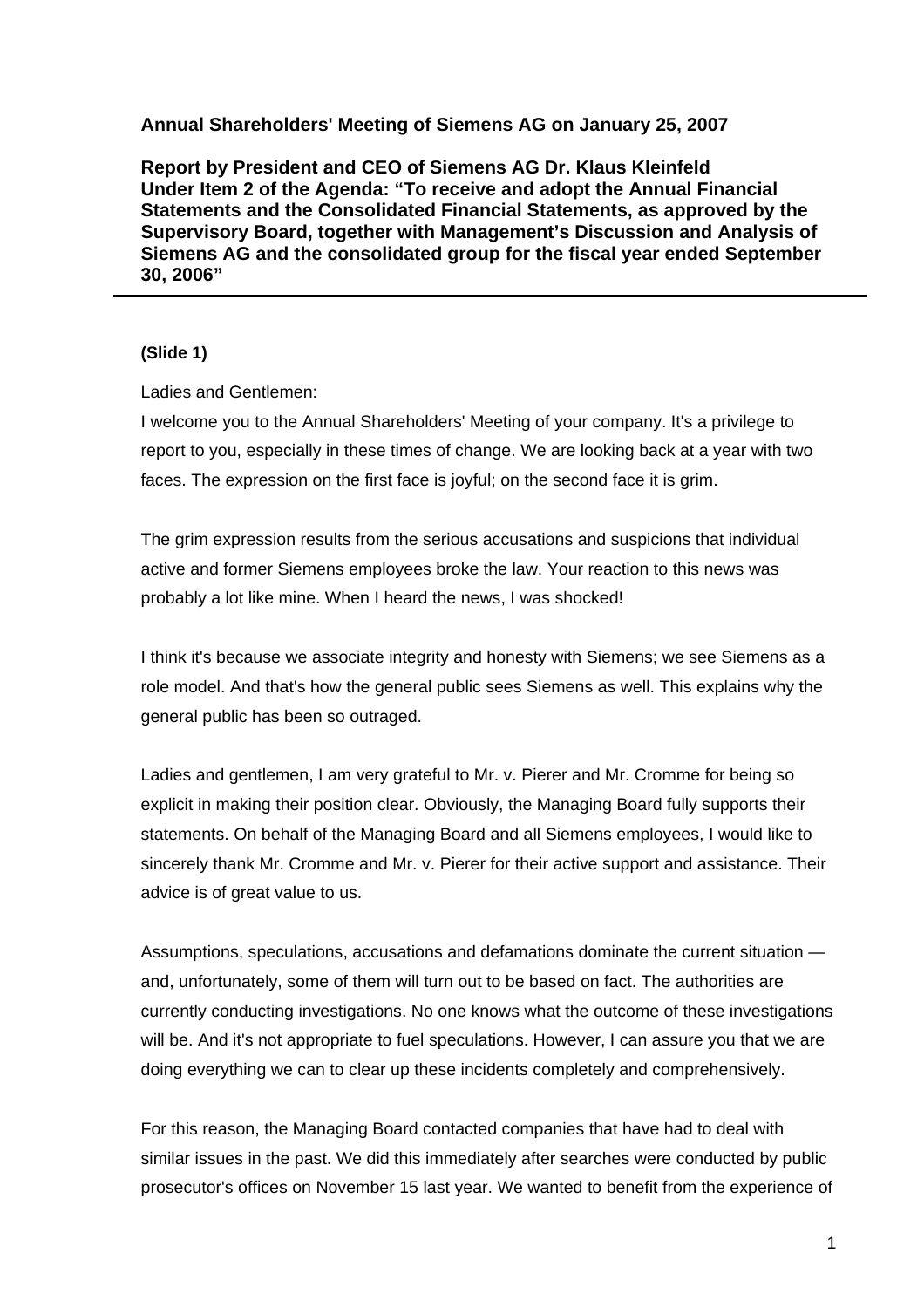these companies. And doing this gave us a clear picture of what specific measures make sense and really show traction in the current situation. Doing this also enabled us to estimate how many internal and external resources are needed to cope with the situation.

We then drafted a proposal on how we intended to proceed and coordinated this proposal with the authorities. In this process, further measures were defined. All measures have naturally been closely coordinated with the Chairman of the Supervisory Board and the Chairman of the Audit Committee. The Audit Committee plays a very special role here.

We've put together an excellent team of outstanding experts. To some extent, Mr. v. Pierer and Mr. Cromme already mentioned this, so I'd like to comment just briefly on selected measures: We've appointed Daniel Noa as our new Chief Compliance Officer. Until recently, Mr. Noa was a senior public prosecutor in Stuttgart, and he has many years of experience in prosecuting white-collar crime. Mr. Noa worked for the German Federal Prosecutor's Office, and he established and then headed the compliance department of the Trust Agency in Berlin.

On November 17, just two days after the searches at Siemens, we established the position of an independent external ombudsman. We were able to recruit Attorney Jordan of the Nuremburg law firm Beckstein for this task.

The Audit Committee retained the internationally renowned law firm Debevoise & Plimpton to independently conduct a complete and comprehensive investigation. Mr. Cromme already described this mandate in his comments.

We also engaged Michael J. Hershman as the external compliance advisor to the Managing Board and the Audit Committee. Mr. Hershman is a co-founder of Transparency International. He has been the anti-corruption advisor to the General Secretary of Interpol for six years. Michael Hershman was a leading member of the Watergate Committee of the U.S. Senate and the Deputy Inspector General of the U.S. Agency for International Development. These experts started work before Christmas, and continued working during the holidays, almost without a break.

A comprehensive action program was developed. For example, teams were sent to 16 countries in which we operate in order to review compliance guidelines. These teams are evaluating compliance guidelines and processes in countries identified as risk countries in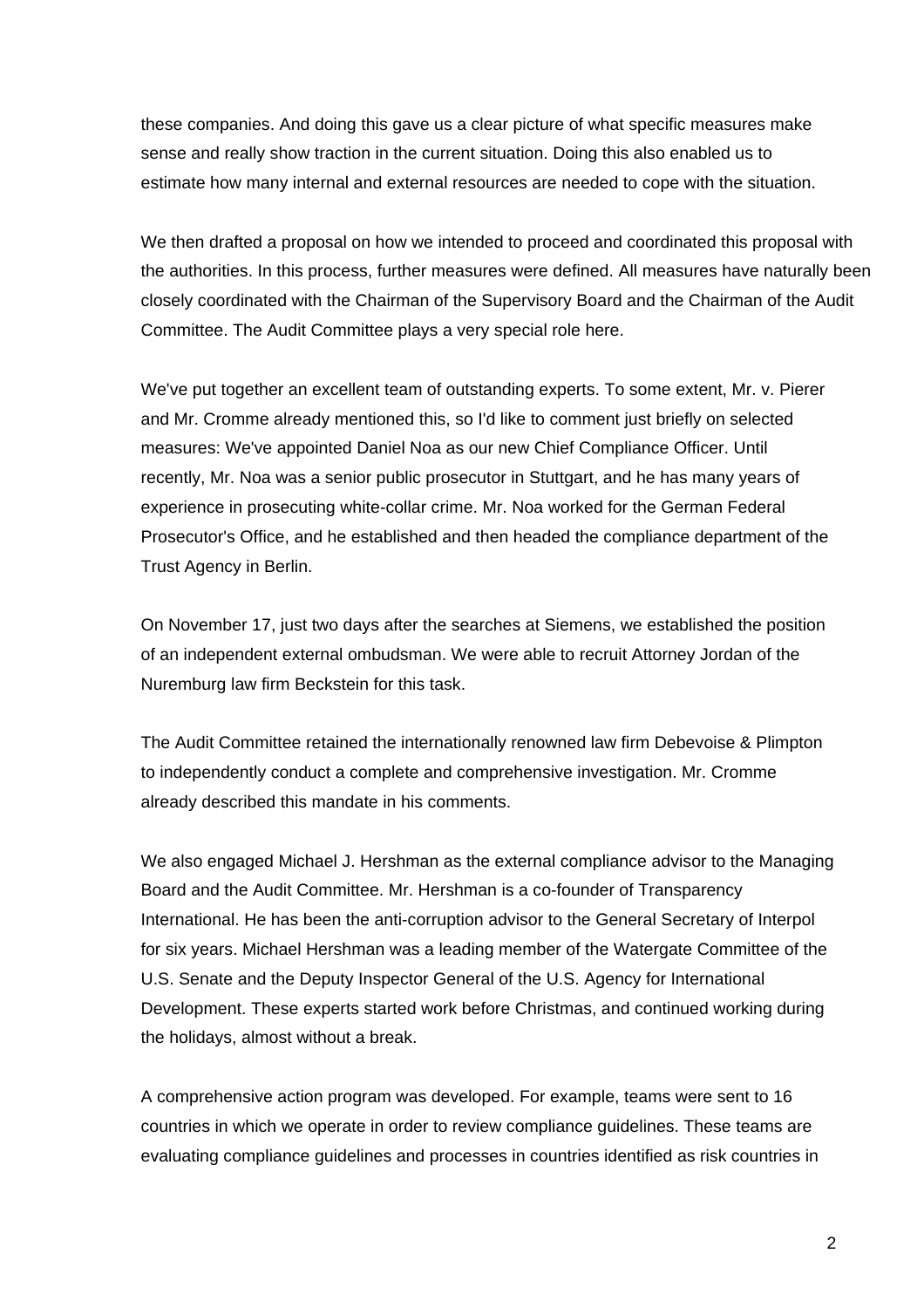the Transparency International Index.

In cooperation with the team of experts, the Managing Board has also approved a number of immediate actions. Here are just a few examples: The attitude of employees toward the issue of compliance and how they practice it will become a mandatory part of the annual performance evaluation of employees. We will expand compliance training courses for Siemens employees worldwide. We are setting up a compliance hotline — available 24 hours a day, seven days a week. The hotline has two functions: first, any Siemens employee worldwide can call the hotline to report a suspected irregularity. Second, employees can seek advice for specific cases. And, in the future, we will apply the same strict standards of conduct used at Siemens to our suppliers as well. We will also further centralize the processing of monetary transactions in the company.

#### Ladies and Gentlemen,

In the past weeks, my colleagues on the Managing Board and I have discussed the situation and our measures in numerous meetings with employees. Here, too, I'd like to add several examples of specific measures we have taken.

At the end of November, Mr. v. Pierer and I sent a joint letter to all Siemens employees and made our position on compliance clear beyond a shadow of a doubt. The compliance issue occupied plenty of space in my annual meeting with Siemens' top managers in Erlangen and in Munich, also at the end of November.

On December 18 in Feldafing, the Corporate Executive Committee and Mr. v. Pierer held a special meeting with the top management and the heads of the major Siemens Regional Companies. We discussed the compliance issue extensively at this meeting. In my New Year's letter to all Siemens employees worldwide, I again addressed the issue. And our employee magazine SiemensWorld covered the issue of compliance extensively in its last two issues.

Last week, we invited employees in Munich and in Erlangen to town hall meetings. At these well-attended meetings, I provided detailed information and took part in intense question and answer sessions. My speech was recorded on video and made available on the Siemens intranet so that all employees worldwide have access to it. There will be further meetings of this kind, and the next one will in the United States.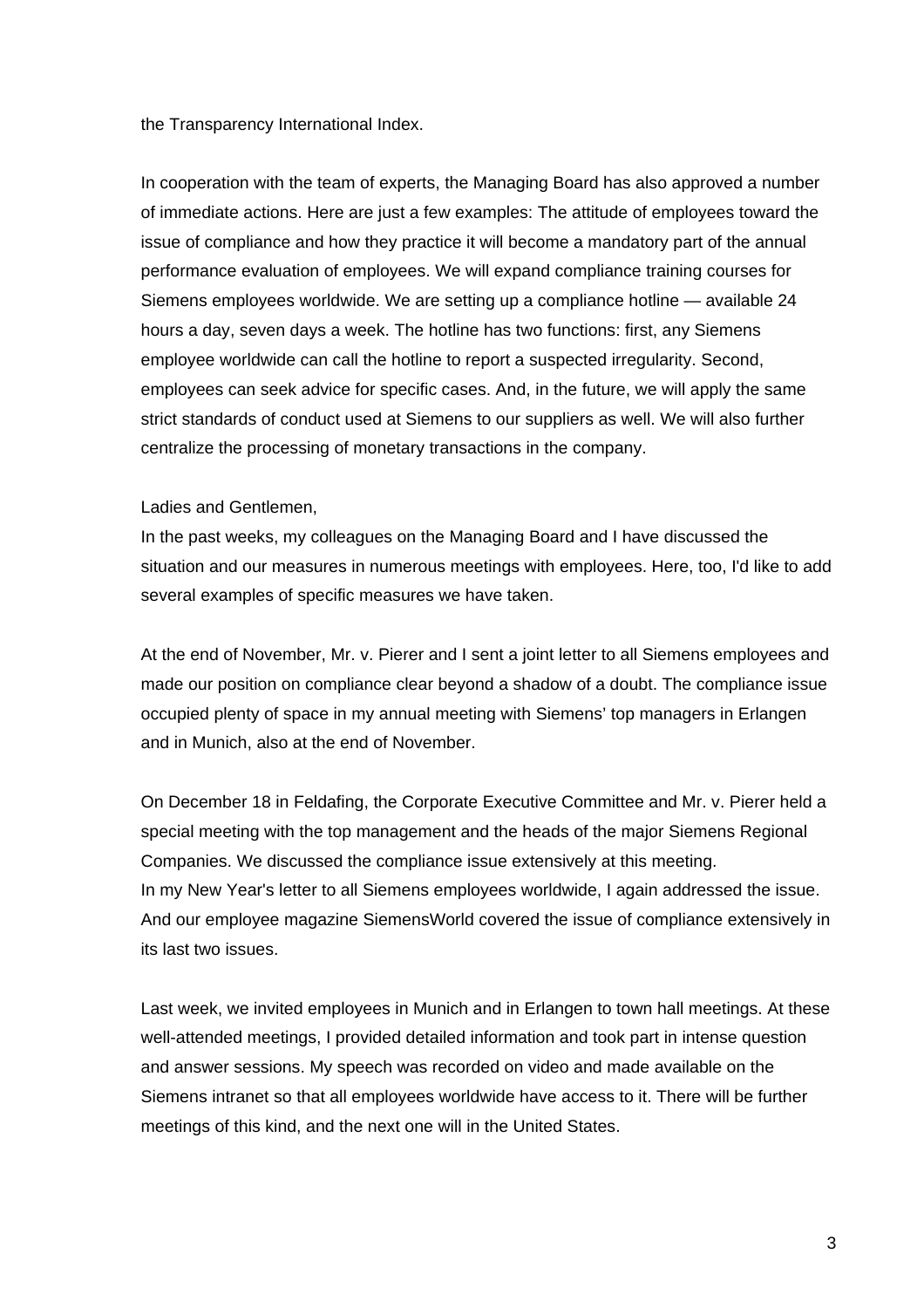Ladies and gentlemen, today we cannot see exactly what lies ahead of us in the area of compliance. But one thing is absolutely clear: There is no room in our company for crooked business practices! And this rule is not negotiable!

But I also firmly believe that every crisis offers an opportunity. We want to — and we will accept the opportunity this crisis offers. Our goal is to be a role model for others in the area of compliance — just as we are in many other areas.

Ladies and Gentlemen, now let's look at the second face, the joyful face.

# **(Slide 2)**

From a business point of view, fiscal 2006 was very successful. Strong growth, solid profit and a substantial expansion of our portfolio were the hallmarks of this last fiscal year. Let's look at the financial results.

New orders grew 15 percent year-over-year, and sales climbed 16 percent year-over-year. In absolute numbers, this increase amounts to about €12 billion. Just to give you an equivalent order of magnitude: Twelve billion euros roughly matches the business volume of a medium-size company listed on the German stock exchange (DAX), for example, the Henkel company.

What is especially gratifying about this growth is that half of it is organic, which means that is driven by our own power to innovate. Our customers know that with our products, systems, solutions and services they can offer *their* customers added value. That's why they choose us – again and again.

We had set ambitious growth targets: We wanted to grow twice as fast as the world economy in the medium term while achieving sustainable and improved profitability. The world economy in 2006 grew about four percent. Our business volume grew 16 percent. So, we exceeded our targets by more than a factor of two. And we gained market share against our competitors. And I'm also very happy about our profit development.

**(Slide 3)**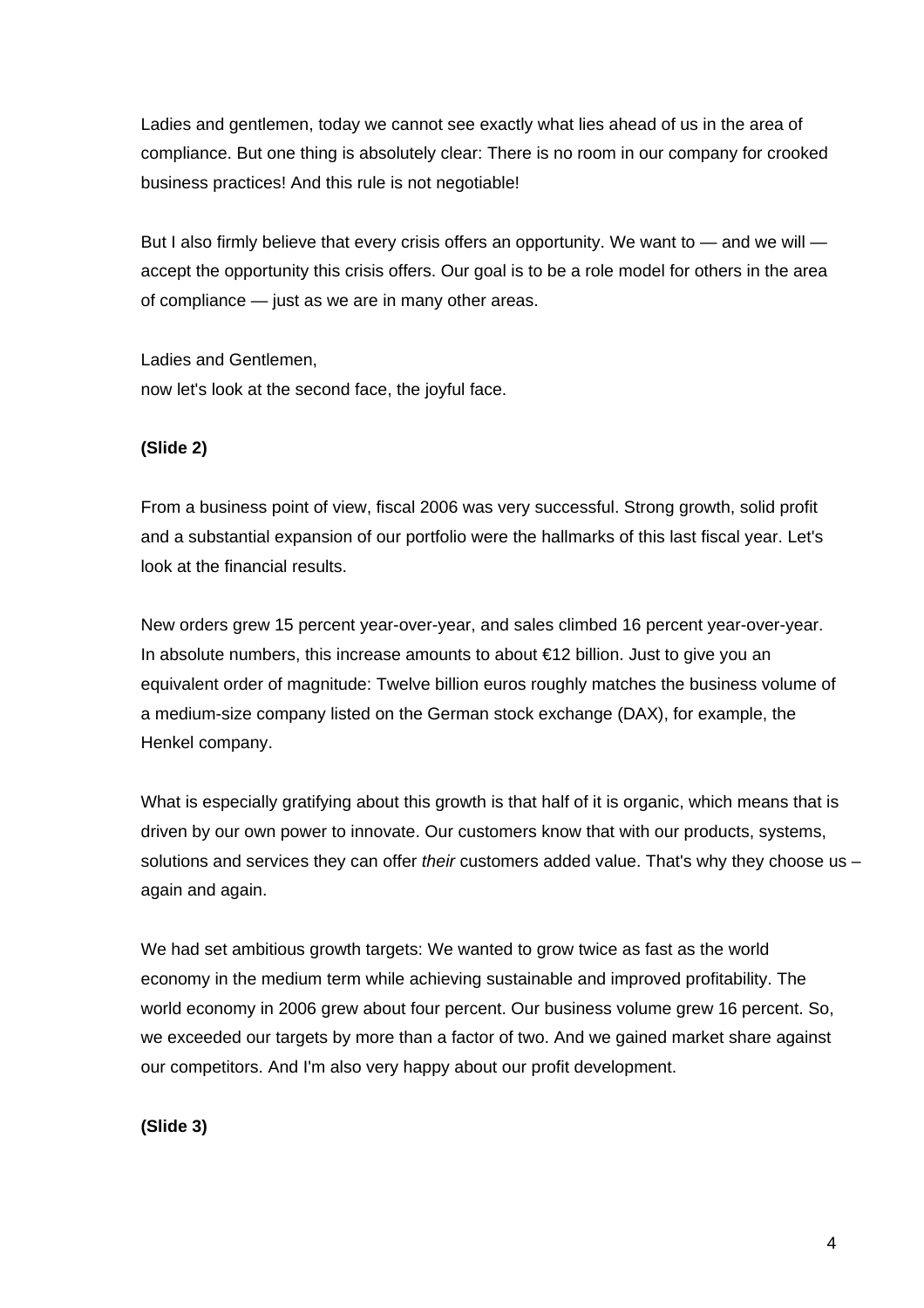Earnings from operations rose by 12 percent — to  $\text{\textsterling}5.3$  billion. Income from continuing operations jumped 35 percent to €3 billion, even though fiscal 2006 was a year marked by restructuring. Restructuring costs for the year amounted to €900 million.

A closer look at this growth reveals that it is sustained by a broad base.

#### **(Slide 4)**

First a look at the Groups – the diagram is on the left side of the slide. All Groups grew last year, and in some Groups, growth was very strong.

Siemens Business Services (SBS) was the only exception. Here we have consciously decided to be selective in accepting projects. So, the decline in volume resulted from the course we ourselves have chosen.

I'd like to give you just a few examples of impressive volume growth in fiscal 2006. First, our Power Transmission and Distribution Group (PTD): PTD was the unmatched growth leader among Siemens Groups in fiscal 2006 with growth of over 50 percent. The strong increase in profit makes this accomplishment even more gratifying.

Industrial Solutions and Services (I&S) gained nearly 40 percent. At Transportation Systems (TS), development of new orders was also outstanding with a plus of 34 percent. And good news about Automation and Drives (A&D), Osram, and Medical Solutions (Med) has almost become a tradition you have become accustomed to hear. So much for my quick tour of the Siemens Groups. Now a word about business development in the Regions, shown on the right side of the slide. When you look at the chart, it quickly becomes obvious that we achieved more than two times GDP growth everywhere.

Of particular interest is the development in the Middle East and Russia. These countries are profiting greatly from the high oil and gas prices, and this, in turn, is causing an enormous redistribution of wealth worldwide. But in contrast to the past, these countries are now massively investing in the expansion of their infrastructure. And this development also results in orders for us. New orders from these regions climbed 35 percent, while sales grew 33 percent.

Furthermore, we continue to participate strongly in the economic growth of Asia. In China, we posted nearly 40 percent higher revenues in the past fiscal year, and in India it was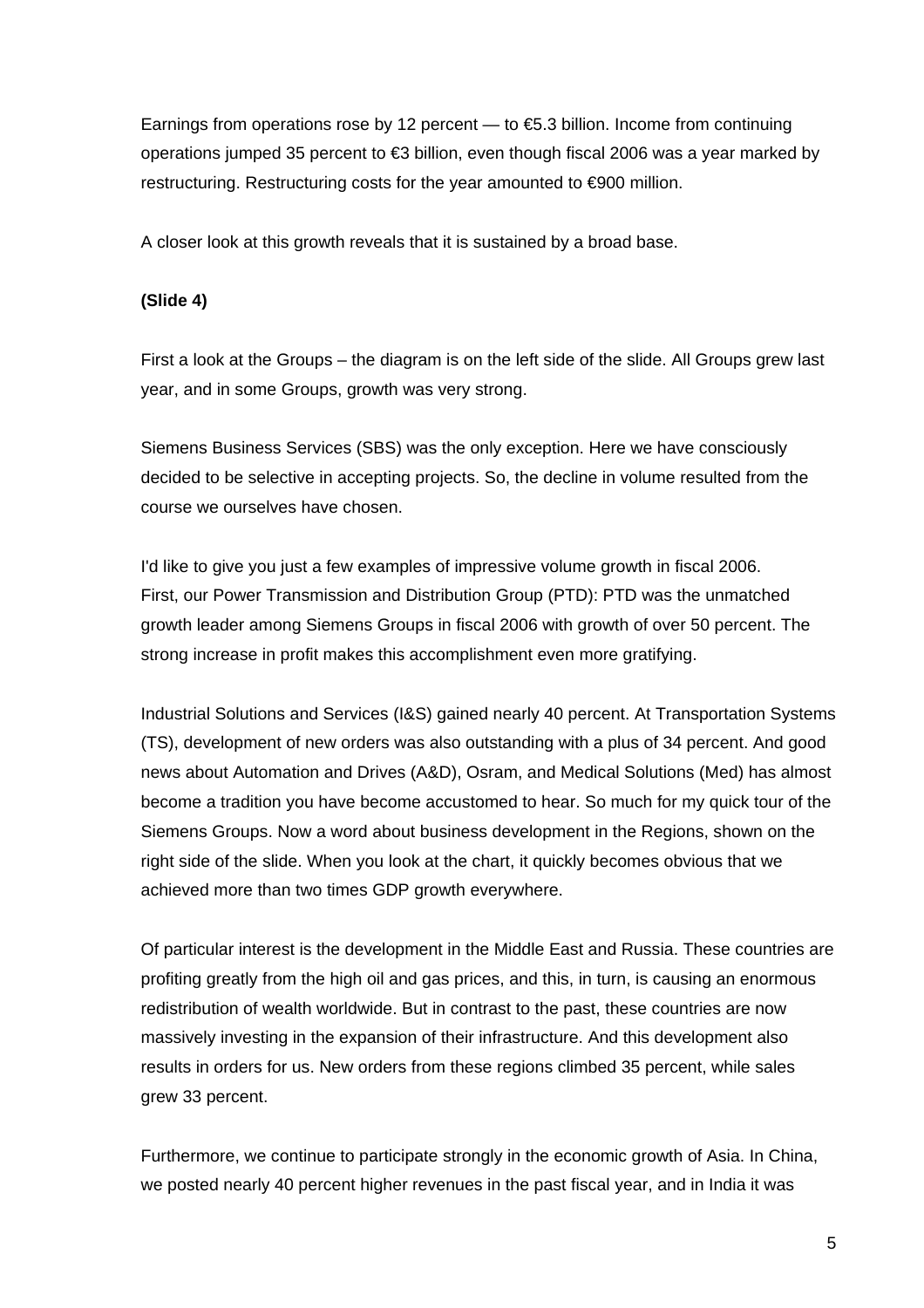almost 50 percent. Our business also developed in a positive way in the industrialized countries. Sales in the Americas, that is North and South America combined, rose 20 percent; in the U.S., we had 18 percent higher revenues.

It's also very encouraging that we are growing again in Germany. German economic growth in 2006 reached 2.5 percent; our sales in Germany rose about 4 percent. And we've also won market share in our home market. So much for the review of the fiscal 2006 figures.

This morning, we announced the results of the first quarter of this fiscal year. But before I present these results, I'd like to make one comment: The EU Commission has been conducting investigations in regard to cartel practices in the gas-insulated switchgear systems market since May 2004, in other words, for almost three years. The Commission alleges that numerous companies participated in cartel practices, and the legal proceeding refers to a period from 1988 to 2004. Yesterday afternoon, the Commission served us notices of antitrust penalties that amount to a total of €423 million. That this happened just before the Annual Shareholders' Meeting is pure coincidence. Still, we had to take this into account in the first quarter results.

We do not understand the argumentation of the Commission. We completely disagree with the magnitude of the penalty. And we are firmly resolved to take legal action after a thorough review of the findings.

Unfortunately, taking legal action against the judgment does not defer its financial impact on the quarter's results. However, this special effect cannot distract us from the fact that we've made strong advances in our operations – as this chart shows:

## **(Slide 5)**

The best news first: All our Groups are profitable. Nine of the eleven Groups increased their profit over the previous year's quarter. In operations, we see a profit increase of over 50 percent compared to the previous year's quarter, to 1.631 billion. Net income does not reflect this outstanding development for the reasons I just mentioned. Here we felt the full impact of the special effect of the EU penalty. And that's why net income amounted to only €788 million. Sales increased by six percent to €19.068 billion, and new orders rose four percent to €24.582 billion.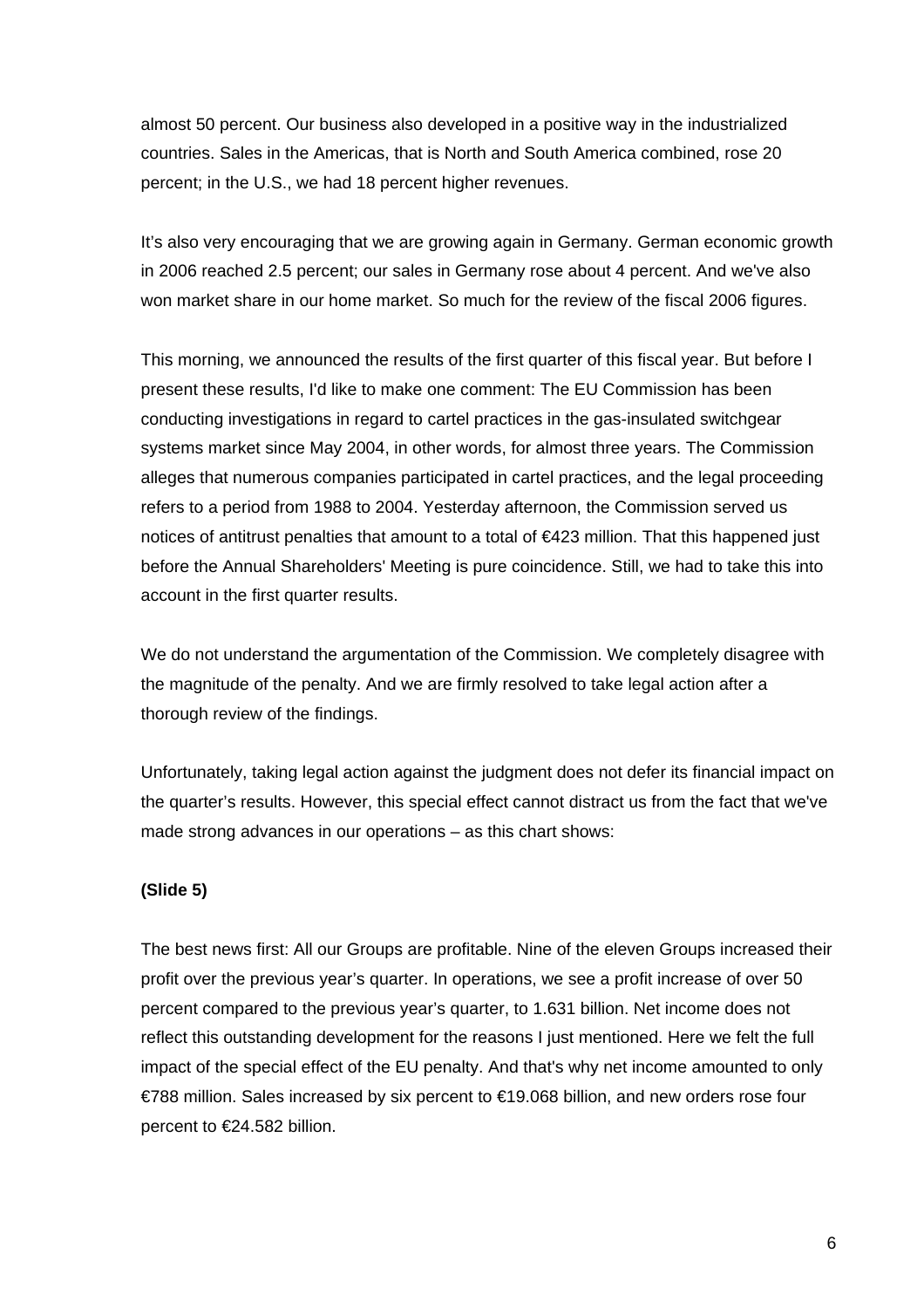Let me comment on the size of our workforce as well. At December 31, 2006, we employed 480,000 people worldwide. This number includes 162,000 employees in Germany, 1,000 more than at September 30, 2006.

I'd like to conclude my comments regarding the development of our business with a look at our target margins.

# **(Slide 6)**

In fiscal 2006, seven Groups met or exceeded their target margins. Four Groups have made clear progress or are well on track to reach their target margins. In the first quarter of the current fiscal year, we see a further overall improvement.

Our Power Generation Group (PG) remained outside its profit margin range in the first quarter as a result of special effects. We firmly believe, however, that by the end of this quarter all Groups will have reached their profit margin range. What is particularly important to us in this context is sustainability; that is, we must keep these margins in the target range over the long term. Ideally they will be the jumping-off point for a further increase!

Ladies and gentlemen, our numbers speak a clear language. We are obviously on the right track. These numbers are the result of the many changes we have made. I am happy to have the opportunity today to explain our course of action in greater detail.

Last year I presented our Fit*4*More program to you. At the time, we had already worked on the implementation of program measures for a good eight months. To refresh your memory, I'll show the slide once again.

# **(Slide 7)**

Our top goal is sustainable and profitable growth. What was the situation when the Fit*4*More program was launched? The situation in the I&C business area made reorientation unavoidable. We are talking about a volume of €20 billion here. It was still unclear exactly what the solutions would be. In any case, there was the risk of losing significant business volume and thus making ourselves more vulnerable.

We therefore decided on a two-pronged strategy. One part of this strategy involved the reorientation of the I&C business area. At the same time, we massively invested in growth.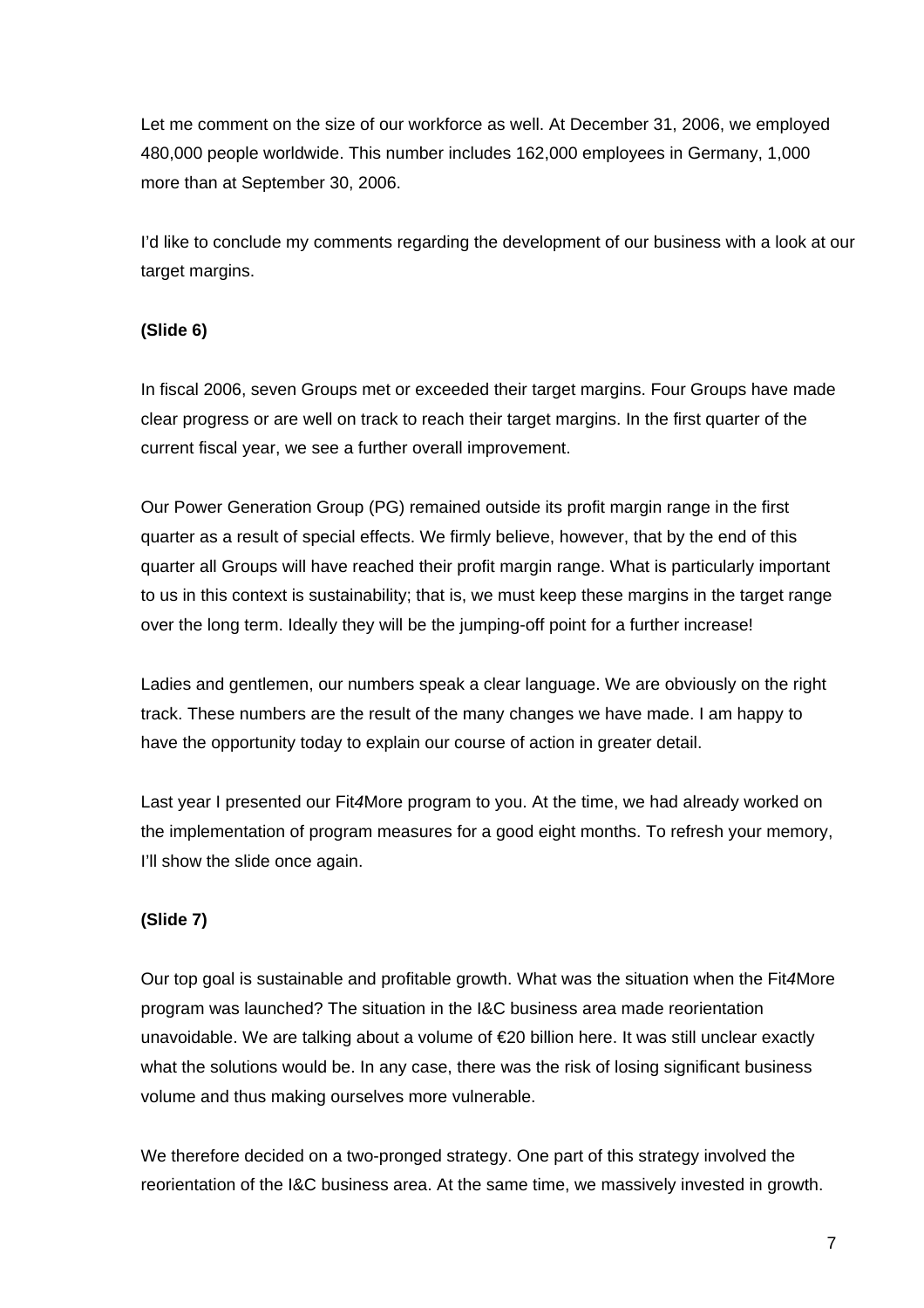In doing so, we stayed true to the fundamental principle of our growth strategy: Strengthening ourselves in our areas of strength. This two-pronged strategy was the basis of our actions, and it produced good results for us.

I'd like to talk about some of the milestones in our rebuilding process in greater detail. I'll start with the necessary reorientation of the business area I&C:

First, at this time and place, I'd like to talk to the employees of BenQ. I sincerely regret that you and your families have had to endure so much in the last months. Ladies and gentlemen, something really went wrong here. The bankruptcy of BenQ Germany in September 2006 stunned and deeply distressed us. As late as the end of August – just four weeks before the bankruptcy – BenQ had made a clear and public commitment to the mobile phone business in Germany.

We provided our former employees with quick and unbureaucratic help in the form of a whole array of measures. Here are just two examples: We took on all 88 trainees so that they can complete their training programs with us. On October 19, we launched the Siemens job exchange. Applicants to this job exchange are treated like internal Siemens employees. As of today, we have received over 1,600 applications; about 700 job interviews were held, and as of January 22, some 160 former BenQ employees have been hired at Siemens.

We have established a solid financial footing for the job placement company – thanks, among other things, to our close cooperation with the bankruptcy trustee Mr. Prager, the labor union IG-Metall, the State of Bavaria and the State of North-Rhine Westphalia, and the German Federal Employment Agency. The job placement company was launched on January 1, 2007, with 2,450 employees. A further indication of our successful work in recent months is the fact that of the 3,300 employees initially affected by the bankruptcy, over 800 have already found a new job.

I am convinced that, together with the other members of the roundtable addressing this situation, we have taken the right measures to make the consequences of the bankruptcy as endurable as possible.

The second challenge in the I&C business area was the strategic reorganization of the Carrier business.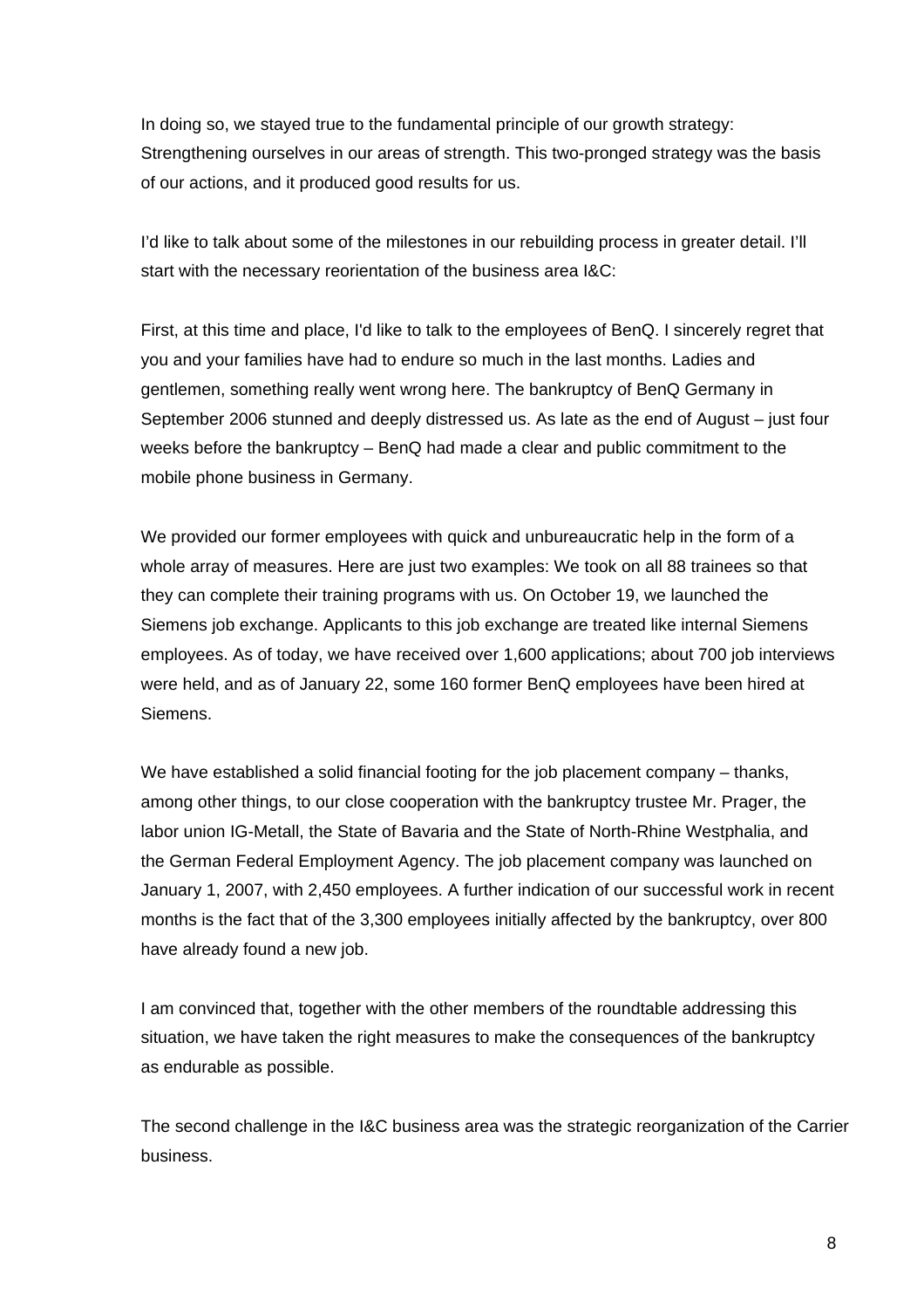#### **(Slide 8)**

First a brief description of the initial situation: The entire carrier sector is currently undergoing a fundamental transformation. The primary driver of this transformation is a technical revolution. Telecommunications is increasingly being replaced by IT applications. In addition, convergence is happening on several levels. First, fixed and mobile networks are converging. Second, content such as voice, data and entertainment is converging. At the same time, new and extremely aggressive Asian competitors are emerging in the global market – and not just in the Far East, but here in Europe as well.

The consequence of this development is a process of comprehensive consolidation among customers and vendors. Alcatel and Lucent as well as Ericsson and Marconi are just two examples of large mergers. The pressure on us and the other competitors, including Nokia, was growing – especially given the fact that critical mass is a key success factor in this industry.

The 50:50 joint venture Nokia Siemens Networks is a very good solution. We are creating a powerful player in the telecom world with a realistic chance to climb to the top position. The positive responses we have had from customers and employees confirm the correctness of our decision. As to the current status, the antitrust authorities in the key countries have given their approval. The integration is proceeding as planned.

In light of the current compliance issues, we are conducting an independent review prior to closing, also involving an independent firm commissioned by Nokia. In addition, there is a clear agreement in the U.S. with the SEC and the U.S. Department of Justice. The joint venture contract has been modified in light of the compliance issues. We anticipate that closing will take place in the current quarter.

Now, I'd like to comment on the third component of the I&C business area, the Enterprise business. In basic terms, what is important here is to create value. For that reason, we began with improving operations in this business. At the same time we initiated a number of measures related to business strategy. One of the measures, for example, was to strengthen new IP-based products and to grow the service business. Another was the change from direct to indirect sales channels. This is the homework that we are doing to get EN back on track. At the same time we are open to a strategic partnership to lastingly strengthen the business. However, we do not want to rush into this.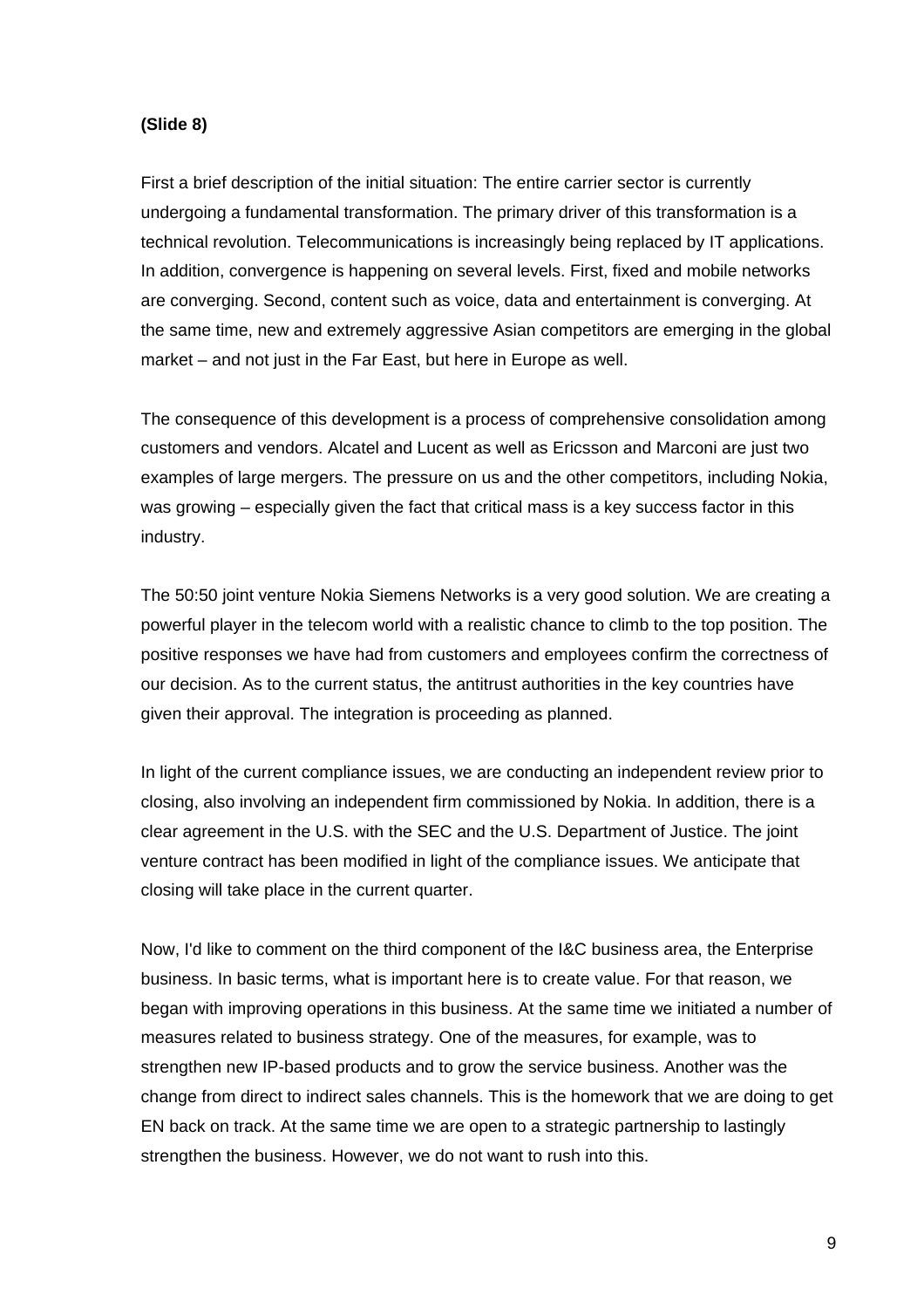The fourth major issue in the business area I&C was the strategic reorientation of SBS, which we have now concluded.

## **(Slide 9)**

In fiscal 2006 we made good progress in restructuring this Group. This involved a combination of strategic measures, such as selling the Product Related Services unit to Fujitsu Siemens Computers and concentrating on high-end services and solutions, as well as operational measures, such as a €1.5 billion productivity program running through the end of 2007. An important milestone here was the conclusion of the Supplementary Collective Bargaining Agreement in Germany. This was a vital step for SBS to regain financial health on its own. And this created the basis for a solution for the future. We are bundling our worldwide software and IT service expertise. After all, it is quite clear that our IT expertise is the key to our success.

On January 15, 2007, we created the new Group "Siemens IT Solutions & Services" (SIS). SIS has a business volume of more than €5 billion and a workforce of some 43,000 people, and is managed from Munich and Vienna. Another important location is Erlangen — the proximity to a number of Siemens Groups is key here. SIS integrates our worldwide software expertise. In concrete terms, the following units are incorporated in SIS: Siemens Business Services, Program and System Engineering (PSE) of Austria, the Indian unit Siemens Information Systems Ltd. (SISL), the Business Innovation Center (BIC) in Switzerland and Development Innovation and Projects (DIP) of Greece. The focus of the business strategy of SIS lies on the Siemens industries, and its strategic focal points are industrial and power utility companies, the healthcare and automobile arenas as well as the public sector.

SIS works in dovetailed fashion with the other Siemens Groups and has a joint presence with them in the marketplace. The SIS business model has three levers that will ensure its future success. First: boosting volume by concentrating on Siemens industries. Second: joint market presence and penetration. And third: price. The unparalleled depth of SIS expertise differentiates its performance from that of the competition.

Moreover, the integrated units have a strong presence in China, India and Eastern Europe. A total of 20 percent of the company's employees are located in these countries. Thanks to a worldwide development network, we attain a competitive mix. We are certain that, by bundling and focusing our IT activities, we will achieve greater market strength.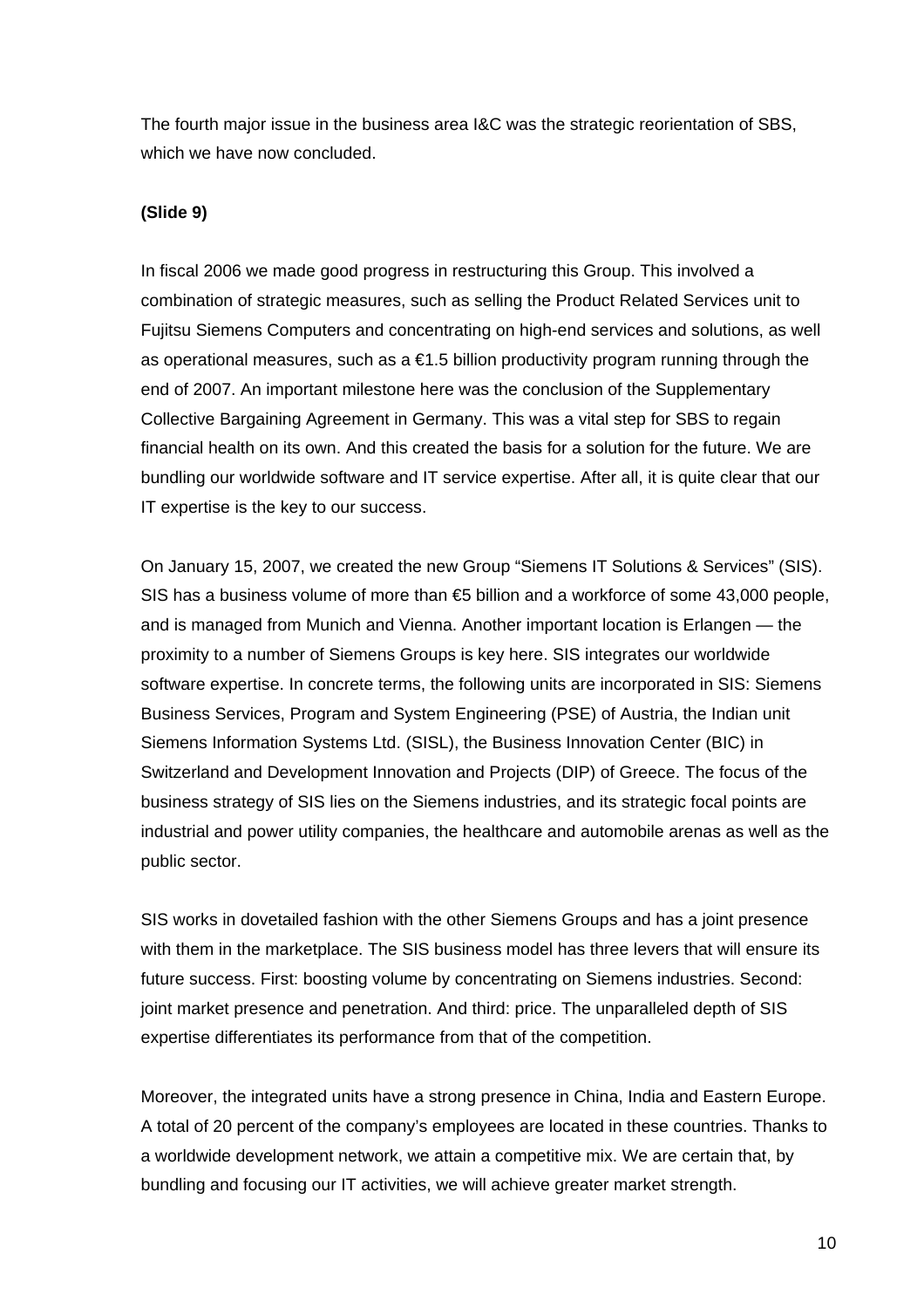And we had an outstanding win in the first quarter to celebrate the company's launch: the HERKULES order from the German military. This order involves the modernization of the entire non-military IT infrastructure. The project is to run ten years. We are implementing it together with IBM. The order volume totals €7.1 billion. This concludes my description of the reorientation of the I&C businesses. As you see, this topic alone could fill an entire evening.

In light of the unbalanced situation caused by a major loss of business volume, you can perhaps now better understand our concern. In this situation we had to find a counterbalance, and we found it by expanding our strengths.

Given the challenges facing us around the world, we are fortunate to have a very attractive portfolio. It enables us to ride the tailwind of global megatrends and take advantage of the opportunities they create for us. Here are a few concrete examples of how we can profit from the consequences of these megatrends. Clean power generation is a MUST for the future. More efficient industrial production is THE challenge for a growing population. Functioning infrastructures – here is an area in which the rapidly growing cities of industrializing countries have to act quickly. A growing and aging population is creating immense demand in the healthcare sector.

These consequences represent business opportunities for us, and we want to make use of them. Our first response to these consequences is to boost our innovative strength. In the final analysis, innovation is the life-blood of Siemens. And that is why we dramatically increased our innovation activities. Last fiscal year we increased our investment in research and development by  $\epsilon$ 500 million to  $\epsilon$ 5.7 billion.

And to show you what results our R&D activities are producing, I have again brought along three examples.

My first example is an efficient power generation solution that shows how we are responding to the hunger for energy and climate change.

## **(First film clip)**

The film shows the production of gas turbines at our global turbine facility in Berlin. Every blade you see incorporates some of the most advanced technology available in the world today. The force acting on every square centimeter of every single blade equals the force generated by the weight of a mid-sized automobile. If you divide the total output of a single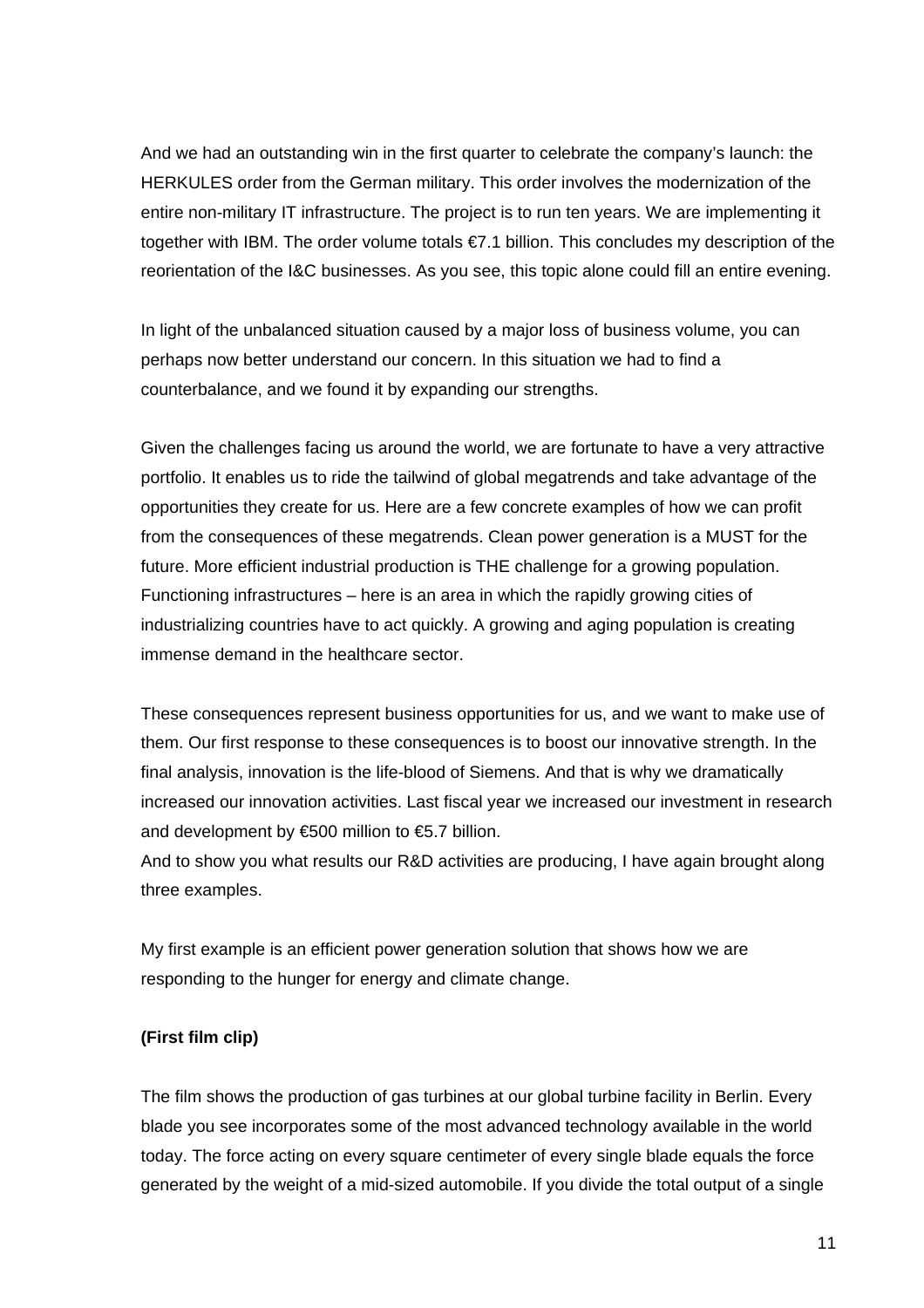turbine by the number of blades, the output of each blade equals that of ten Turbo Porsches. These turbine blades are exposed to temperatures of nearly 1,500 degrees centigrade – temperatures at which metal normally melts. One of our innovations – a metal alloy combined with a special nano-coating – keeps the blades from warping at these temperatures.

The turbine being built here is the most powerful device of its kind in the world. We're constructing it for our customer E.ON in Irsching, near Ingolstadt, Germany. The turbine is 13 meters long and five meters high, and weighs more than 440 tons. By comparison, an Airbus A380 weighs "only" 290 tons.

In combined cycle operation, this turbine achieves a world-record efficiency rating of 60 percent and produces 530 megawatts of electricity, enough power to meet the needs of a city the size of Hamburg with 620,000 three-person households. By increasing the efficiency, 40,000 fewer tons of  $CO<sub>2</sub>$  are emitted annually compared to today's best combined cycle power plants. This is the amount of  $CO<sub>2</sub>$  emitted by 9,500 mid-sized cars over a distance of 20,000 kilometers. In my view, this is a prime example of German engineering prowess, of climate protection through advanced technology and of the excellence of high-tech production and labor in Germany.

My second example shows one of our solutions helping to ensure affordable, high-quality, healthcare. You can improve healthcare quality AND lower healthcare costs at the same time. But you can't do it with over-regulation that stymies progress. What we need instead is innovation across the board. Innovation for which we and this country are famous.

Now to my next example:

## **(Second film clip)**

Here you see pictures produced by overlaying images generated by a positron emission tomography (PET) system and a computed tomography (CT) scanner. First, I would like to explain how PET works:

PET recognizes diseased cells or cell structures, those produced, for example, by cancer or Alzheimer's. In the case of the first patient shown in the film, they are the yellow-red spots; yellow stands for very active and red for less active tumor cells. The weak point of the PETimage is that it does not indicate the exact location of tumor cells in the body. For that, you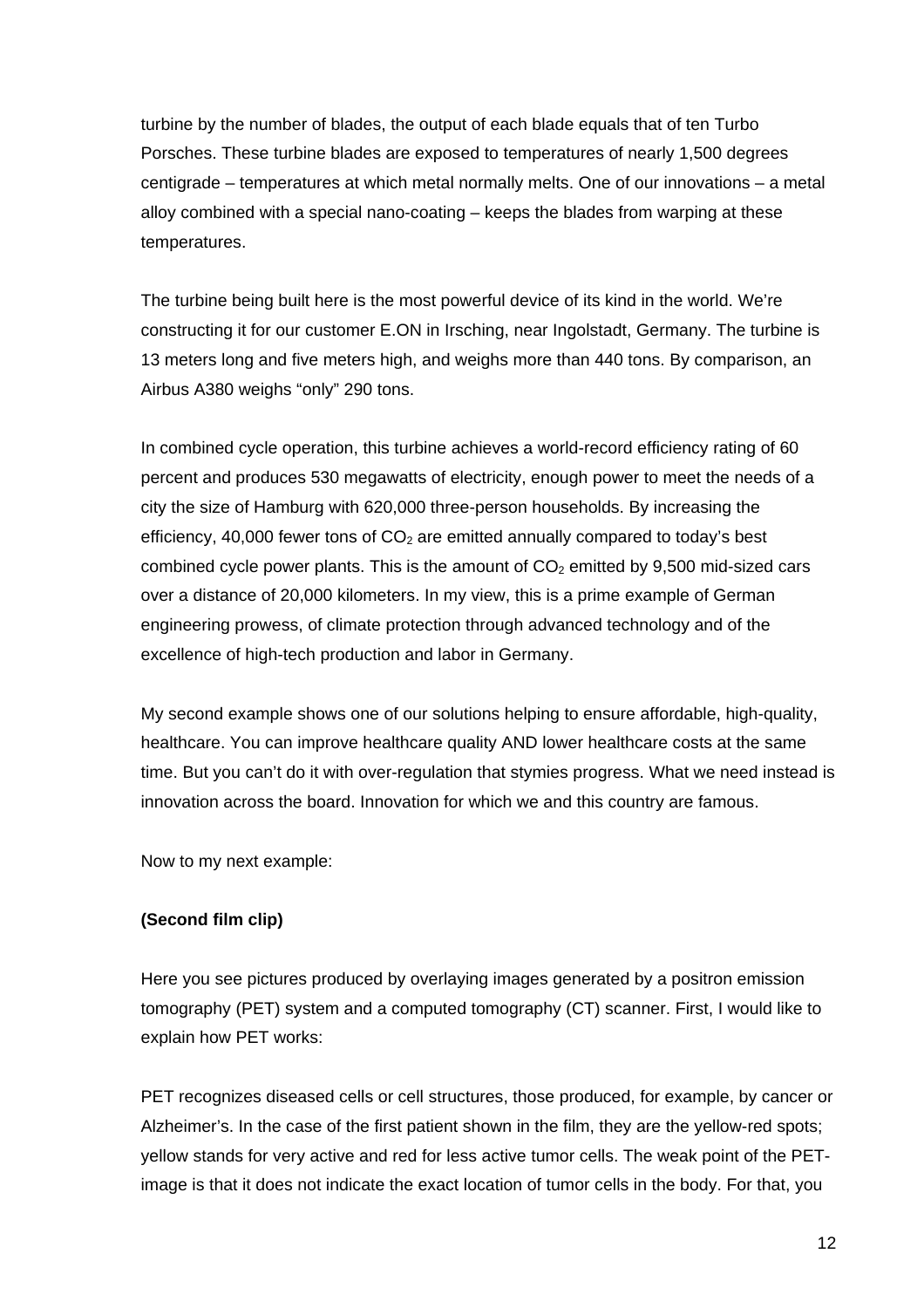need a CT scanner. CT provides exact images of the body's anatomy.

The combination of a PET and a CT in an integrated system can precisely identify and locate diseased structures. This technology has only been on the market for a few years. The second film sequence shows a female patient having a check-up with a PET/CT system after chemotherapy – and there are no clearly defined metastases or tumors visible. Continuously improving the resolution of PET/CT devices is making better diagnoses possible. However, to use PET/CT to diagnose other diseases, it will be absolutely necessary to develop new, disease-specific biomarkers. Research is now at the beginning of a very promising development to identify serious illnesses in their earliest possible stages. For example, colon cancer has a 90 percent cure rate when diagnosed early enough.

The third film clip shows the brain as you have probably never seen it before. Not only the familiar gray cells, but also the brain's neuron structures – shown here at the high resolution possible with magnetic resonance (MR) tomography technology. The different colors of this MR image not only indicate different brain activities, but also show the various directions in which the nerve paths go. The precision of the image is absolutely outstanding.

Just as in the previous example, combining MR with PET makes it possible to identify neurological disease processes at the cellular level. We are currently developing a combined MR/PET system for the head. This will help us identify brain diseases like Alzheimer's at the earliest possible stage – thereby increasing the cure rate, improving the quality of life and cutting costs. The goal is quite clear: *Better to diagnosis and cure early on than alleviate suffering later and at higher cost.* 

My third example reflects the growing demands on industrial production, which must now become more efficient and reliable and consume fewer resources. With our SIMATIC automation system, we're both an innovation and market leader. We're also the clear number one in the world's future factory: China. So-called digital factories are the future of industrial automation: production processes and automation are now planned virtually and optimized before they even exist. I'd like to show you a short film clip about this.

## **(Third film clip)**

The film shows an automobile plant that, before it is even built, is 100 percent digitally simulated, digitally planned and digitally optimized. This reduces development and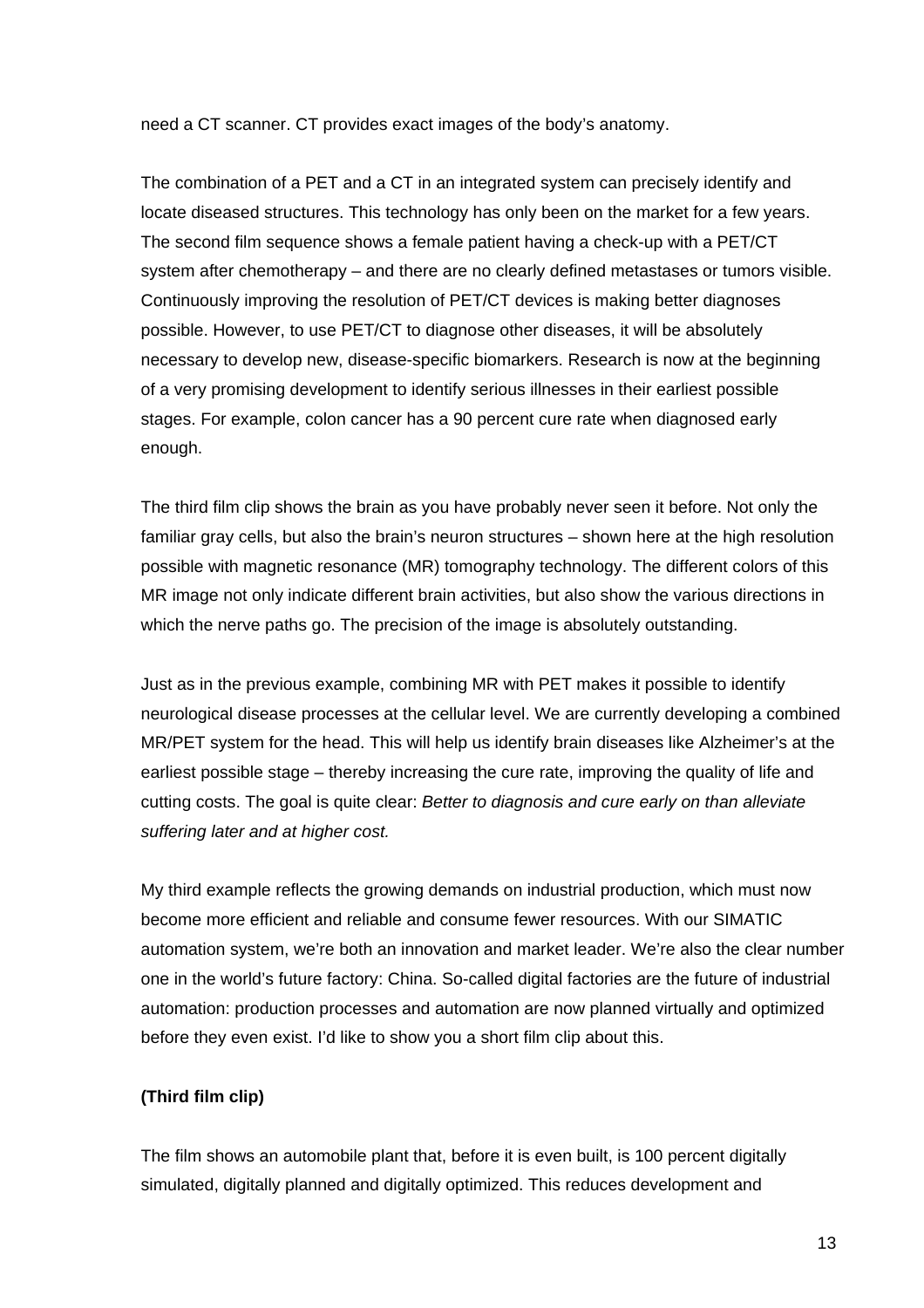production start-up times by up to 30 percent, an enormous benefit for car makers, for example.

We are rigorously driving innovation in automation systems so we can fully support the possibilities of the digital factory. At the same time, the growing importance of software tools for the digital factory is a challenge for us as manufacturers of automation systems: We have to keep up with the pace of innovation. That's why we've decided, as we announced yesterday, to move into the field of software for product lifecycle management (PLM) – that is, the development and production of software tools for the digital factory. I'll come back to this subject in just a moment.

These are only a few examples of our power of innovation. Innovation is our lifeblood and I'm always thrilled by what the spirit of invention and the expertise of our employees can accomplish. I hope it's the same for you. We have also used another growth lever – acquisitions in the sectors where we are particularly strong.

## **(Slide 10)**

Here's an overview of our recent acquisitions. We have systematically built our portfolio in the three application areas we identified as having the most future growth potential. These three areas are: first, energy and environmental care; second, industry automation and industrial and public infrastructures; and third, healthcare.

As I did before, when talking about innovation, I'll begin with energy. We have further strengthened our position in the area of clean energy production through acquisitions.

## **(Slide 11)**

The U.S. company Wheelabrator manufactures filter systems for power plants. We continue to believe that coal-fired power plants will supply the lion's share of electricity in the foreseeable future. While oil and gas reserves are concentrated in a few locations, coal is widely available and supplies are assured for centuries to come.

Decisive factors for our customers are efficiency and environmental sustainability. This creates a worldwide demand for products and systems that keep the air clean. Wheelabrator is the perfect fit for PG since we are now the leader in products to reduce emissions.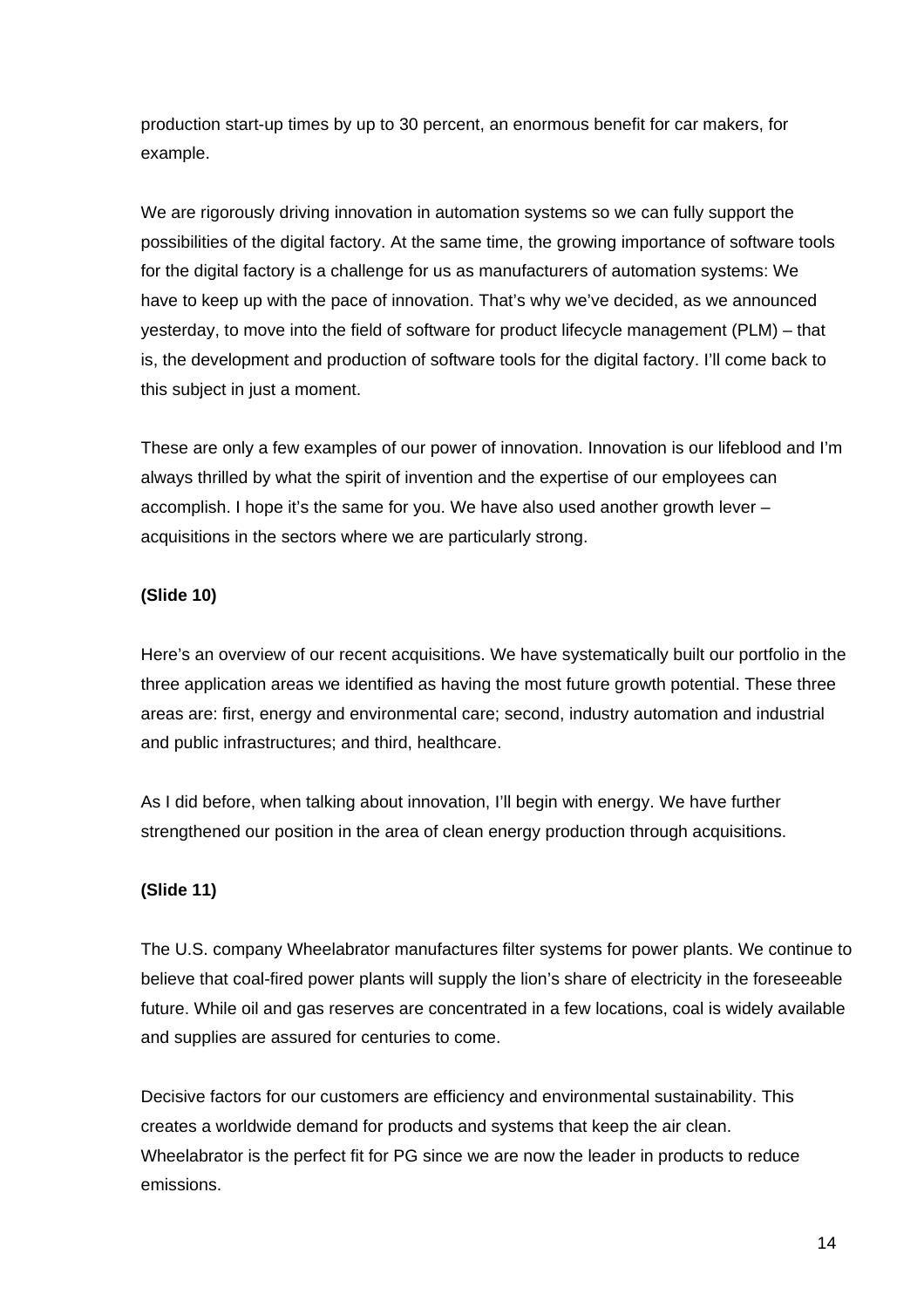Another acquisition, Sustec, is in the same area: sustainable energy generation. Sustec is a small engineering firm with 50 top experts in coal gasification. This team generates half of the world's exports of coal gasification technology. By acquiring Sustec, we've also acquired a key technology for the low-emission power generation. This technology can also be used in the  $CO<sub>2</sub>$ -free power plants of the future. Sustec is participating in a 50:50 Chinese joint venture with the Shenhua Ningxia Coal Group. This will give us another foothold in the world's fastest-growing energy market. As you probably know, coal is a major part of China's energy policy. And we are already witnessing a first success: on January 18 we received a €30 million contract to deliver components for coal gasification plants in China. Last year, I spoke at length about renewable energies and about our wind power activities, in particular. Just to note: we are now the market leader in offshore wind parks.

Now I'd like to turn to acquisitions in the area of healthcare.

#### **(Slide 12)**

In the last two years, we have made major investments in this field. In 2005, we expanded our molecular diagnostics activities through the acquisition of CTI. Our business with these products is going well. With the acquisition last year of Diagnostic Products Corp. and Bayer Diagnostics, we have entered the laboratory diagnostics market. This expertise is also decisive in the field of disease prevention. This is the fastest growing field of medical expertise. And it will greatly benefit all of us. Genetic testing, for example, will enable us to identify predispositions for diseases like diabetes. Adopting the right lifestyle can definitely delay or mitigate the onset of the disease and possibly prevent it all together.

With the acquisition of Diagnostic Products Corp. and Bayer Diagnostics, we captured a leading position in laboratory diagnostics and expanded our offerings in preventive medicine. We have also rounded out our offerings along the clinical chain and are today the first fully integrated diagnostics company in the world.

Just a footnote in this connection: last week, our U.S. competitor also strengthened its position by buying a laboratory diagnostics company. I congratulated its chairman via email for obviously sharing our vision of the healthcare business. As far as I am concerned, his answer – *"We don't want you to feel too lonely."* – fully validated our claim to be a trendsetter in the field.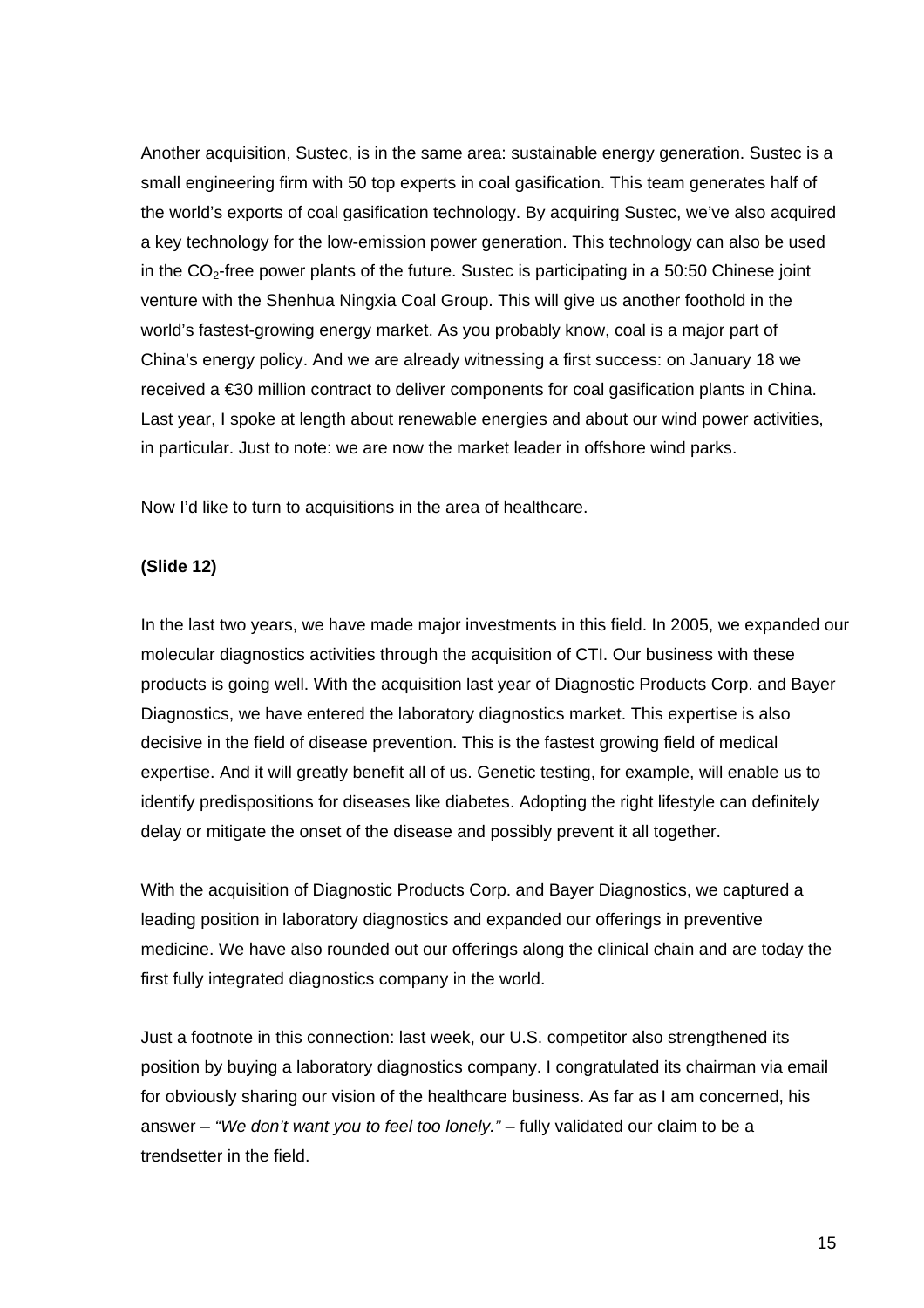Now I'd like to move to the third sector where we have undertaken strategic acquisitions: industrial automation. We strengthened our position here by acquiring the U.S. company Robicon. Robicon develops and produces medium-voltage converters for drives in heavy industry. The acquisition has made us the world leader in this sector. Robicon is the ideal technical and regional fit. The company is a leader in converter technology. And its acquisition is improving our access to the growth sectors oil and gas, water and wastewater and energy in the North American market. Sales in fiscal 2006 nearly doubled year-overyear.

The acquisition of the German company Flender has also been a resounding success. The new order situation is very good. We have a ongoing upswing in wind power turbines and in the area of process automation. The business growth over the last two years has far exceeded our expectations. Today, we are No. 1 in the market for industrial and wind turbines. With Flender's turbine technology, we can now optimize the entire power train at our customers' factories. Moreover, Flender is a further building block for expanding our expertise in process automation.

Yesterday we took another big step in strengthening our industry business:

#### **(Slide 13)**

With the approval of the Supervisory Board, we completed the \$3.5 billion acquisition of the U.S. company UGS. UGS is No. 1 in industrial software and lifecycle management. With around 7,000 employees, the company – which is based in Dallas, Texas – generated sales of \$1.2 billion in 2005. Its product portfolio includes software platforms for computer-aided design, engineering and manufacturing. With this acquisition, we have taken a big step toward achieving our goal of combining the digital factory with the real factory as you saw in the film clip. Once again, we are setting the trend.

Yesterday, we also announced another step —the IPO of Siemens VDO Automotive (SV). We're doing this to gain additional room for growth. For SV, there is a great opportunity for further growth, above all in Asia. We therefore want to be prepared for this and ready to act accordingly. But we don't want this to hamper the growth possibilities of our other Groups. I would like to emphasize, though, that the industrial leadership is to remain at Siemens.

Ladies and Gentlemen:

We are making progress and establishing ourselves at the forefront of global competition.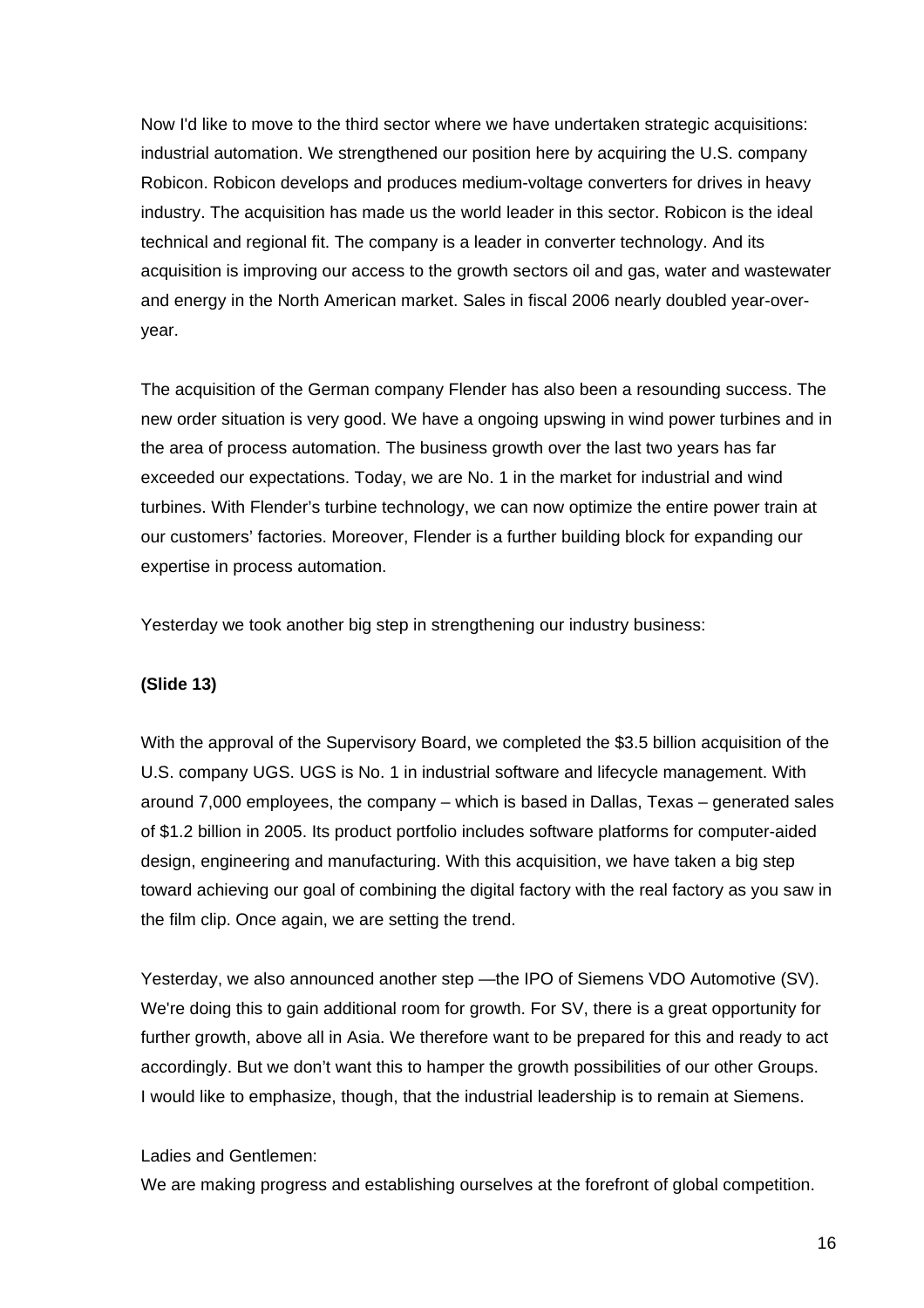We offer solutions that meet our customers' most urgent needs. And we don't just meet the urgent needs of *individual* customers. We also address the urgent needs of the entire planet: energy, healthcare, and more and better products. We're helping our planet master the challenges it faces. And we didn't start just yesterday. We've been doing this for 160 years – and doing it successfully.

And this has a something to do with trust. Trust in the capabilities of this company and in the people who shape it. Trust in 480,000 people worldwide. Trust is good, but it's even better when it is supported by facts. In a survey last year of opinion leaders from18 countries in Asia, the Americas and Europe, Siemens received marks for trust that were well above-average – 70 percent, in fact. The study states: *"Among all the competitors surveyed, Siemens enjoys the highest trust worldwide."*

In major countries, we were way ahead – with 93 percent in China and 87 percent in Russia, for example. Of all the technology companies covered in the survey – companies like Samsung and General Electric – we were No. 1. As the study also noted: *"Technology companies are the only businesses that enjoy widespread trust worldwide."*

This trust has deep roots. And they have something to do with our company's origin and its culture. With the influence of our founder, Werner von Siemens – an influence that is still felt today. With our focus on engineering expertise in Germany and our willingness to share this expertise with enthusiastic engineers and technicians all around the world. With maintaining our principles over the long term without sacrificing our ability to change. With checking undesirable developments whenever they occur. And with emerging from crises even stronger than we were before.

The role of Siemens in the world and the role of Siemens in Germany are closely tied together. And it's also worthwhile reviewing the facts again: We currently have 162,000 employees at locations in 140 German cities and communities. In fiscal 2006, we hired 9,100 people in Germany. Right now, we have 2,500 open positions in the country – positions that we'll need more time to fill. Germany lacks skilled labor. To help meet this need, we're now training 9,600 young people in Germany, including 2,500 young people from other companies who want to benefit from the high quality of our training programs. In the Corporate Executive Committee, we decided to provide 200 trainee positions more than Siemens needs — 100 of them in the new German states. We've done this in the past years, and I expect we will again train beyond demand in 2008 and 2009.